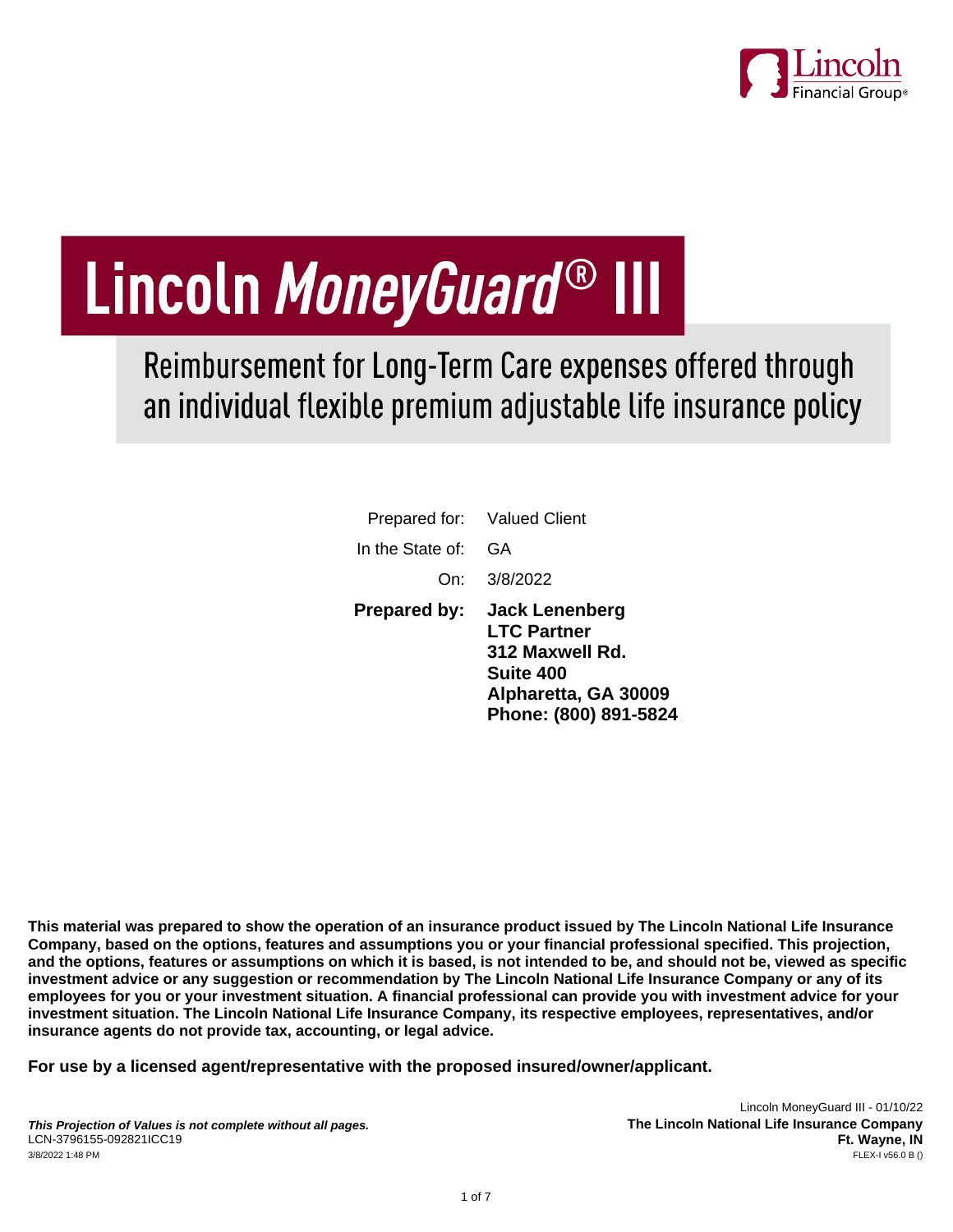

## **Understanding Your Projection of Values**

**Year**: The policy year beginning with the effective date of the policy.

**Age**: The insured's age at the beginning of the policy year shown.

**Surrender Value**: The amount you will receive for fully surrendering the contract. The amount shown is the value on the last day of the policy year. Surrender charges will apply in the event that the cash surrender value is greater than the Return of Premium Benefit. The initial surrender charge decreases, eventually reaching zero at the end of year 10.

**Return of Premium Provision (ROP)**: The amount available upon surrender of the contract. This amount varies based on the return of premium choice selected, and premiums paid at time of surrender.

**Death Benefit**: The amount payable upon death. The amount shown is the value on the last day of the policy year. The Death Benefit may be higher than the Specified Amount due to the Minimum Required Death Benefit provision, please see the contract for details.

**Long-Term Care Benefit Limits**: The amount available for reimbursement of costs incurred for Qualified Long-Term Care expenses.

## **Things to Know**

This is a Projection of Values for Lincoln *MoneyGuard*® III which is an Individual Flexible Premium Adjustable Life Insurance policy issued by The Lincoln National Life Insurance Company, Fort Wayne, IN on Policy Form ICC19-MG890, with a Long-Term Care Benefits Rider (LTCBR) on Rider Form ICC19LTCBR-890, a Terminal Illness Acceleration of Death Benefit Rider on Form ICC19TIR-891, and a Value Protection Endorsement on Form ICC19END-10534.

THIS IS A LIFE INSURANCE POLICY PROJECTION OF VALUES AND NOT A CONTRACT. ACTUAL RESULTS MAY VARY FROM THE VALUES SHOWN IN THIS PROJECTION OF VALUES. POLICY LIMITATIONS AND EXCLUSIONS ARE DESCRIBED IN THE OUTLINE OF COVERAGE THAT ACCOMPANIES THIS PROJECTION OF VALUES. GUARANTEES ARE SUBJECT TO THE FINANCIAL STRENGTH OF THE LINCOLN NATIONAL LIFE INSURANCE COMPANY.

**Lincoln Financial Group is the marketing name for Lincoln National Corporation and its affiliates. Affiliates are separately responsible for their own financial and contractual obligations.**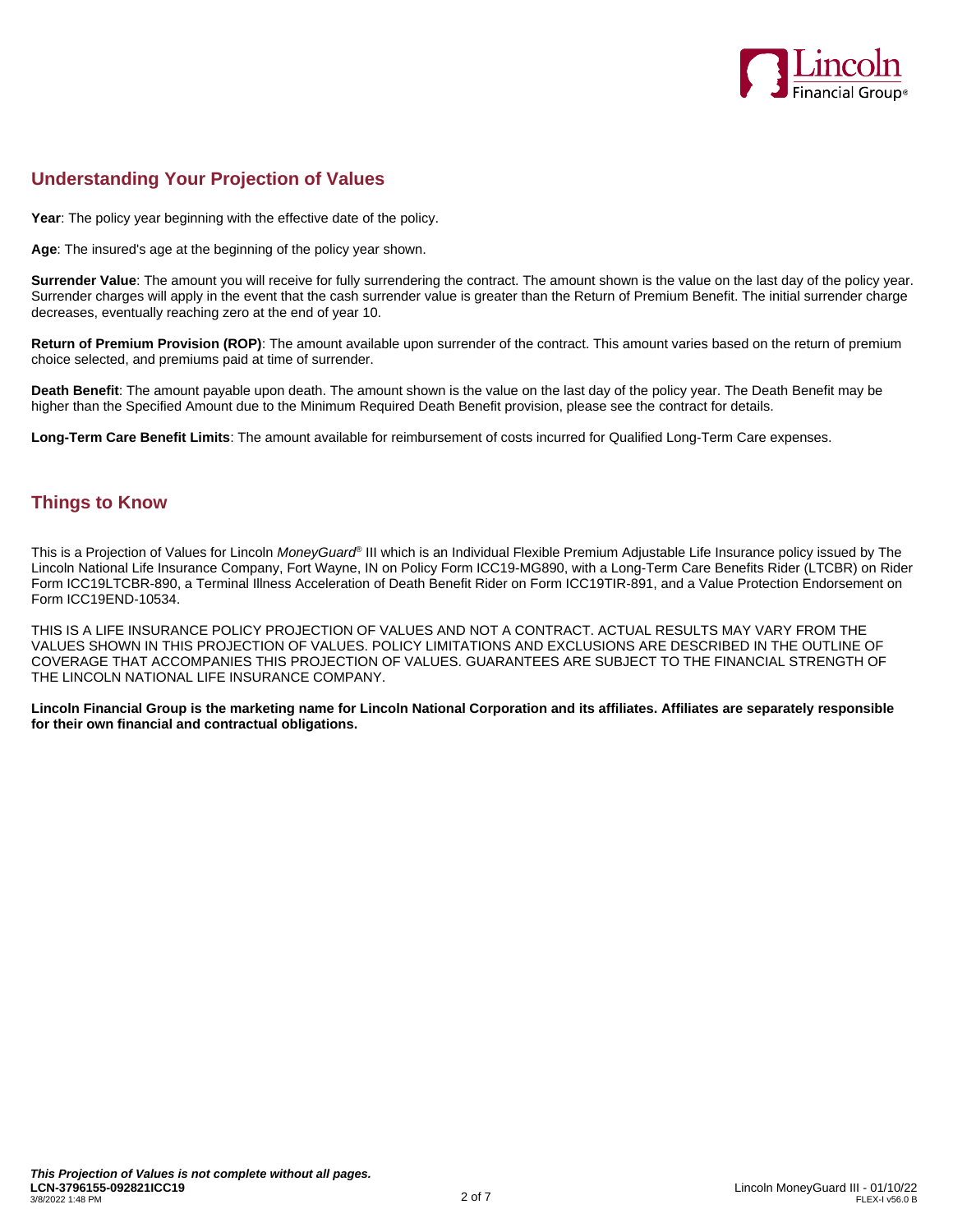

## **Lincoln** *MoneyGuard***® III provides expense reimbursement for Qualified Long-Term Care expenses including:**

| - Adult day care<br>Nursing home care services                                                     | - Home health care<br>- Assisted living | - Hospice services<br>- Transitional care assistance<br>- Alternative care services<br>- Caregiver training                                                                     |
|----------------------------------------------------------------------------------------------------|-----------------------------------------|---------------------------------------------------------------------------------------------------------------------------------------------------------------------------------|
| <b>Single Premium Amount</b>                                                                       | \$100,000                               | This projection of values assumes premiums are paid as shown. The<br>premium amount is received on the policy effective date.                                                   |
| Long-Term Care Benefit Limits:<br>Initial Monthly<br><b>Initial Annual</b><br><b>Initial Total</b> | \$4,060<br>\$48,716<br>\$315,118        | These are the initial amounts available for expense reimbursement for<br>Qualified Long-Term Care Services, subject to rider terms and<br>conditions.                           |
| <b>Inflation Option</b>                                                                            | 3% Compound                             | The inflation option will automatically increase the monthly rider amount<br>by 3% annually. Increased benefit amounts are shown in the LTC<br>Benefit column on page 4 herein. |
| Minimum Long-Term Care<br><b>Benefit Duration</b>                                                  | 6 years                                 | Reimbursements for Qualified Long-Term Care Services, are available,<br>based on the selected duration:<br>Long-Term Care Benefits Rider (LTCBR): 6 years                       |
| Deductible Period                                                                                  | <b>None</b>                             | There is no deductible period. Benefits are payable on the first day of<br>care for eligible claims.                                                                            |
| <b>Initial Specified Amount</b>                                                                    | \$105,552                               | The Specified Amount is set at issue. Long-Term Care reimbursements<br>reduce the Specified Amount on a dollar-for-dollar basis.                                                |
| <b>Initial Residual Death Benefit</b>                                                              | \$5,277                                 | The minimum death benefit if Long-Term Care reimbursements have<br>reduced the Specified Amount.                                                                                |
| <b>Return of Premium</b>                                                                           | \$70,000                                | If the policy is surrendered there will be a Return of Premium value<br>available. The Return of Premium value is reduced by any debt,<br>withdrawals and claims received.      |
| LTC Benefits Rider Charge *                                                                        | \$1149.61/mth                           | LTCBR charge is \$1,149.61 per month for 10 years.<br>* These are not additional premiums; the LTC Rider Charge is deducted from the<br>Gross Cash Value.                       |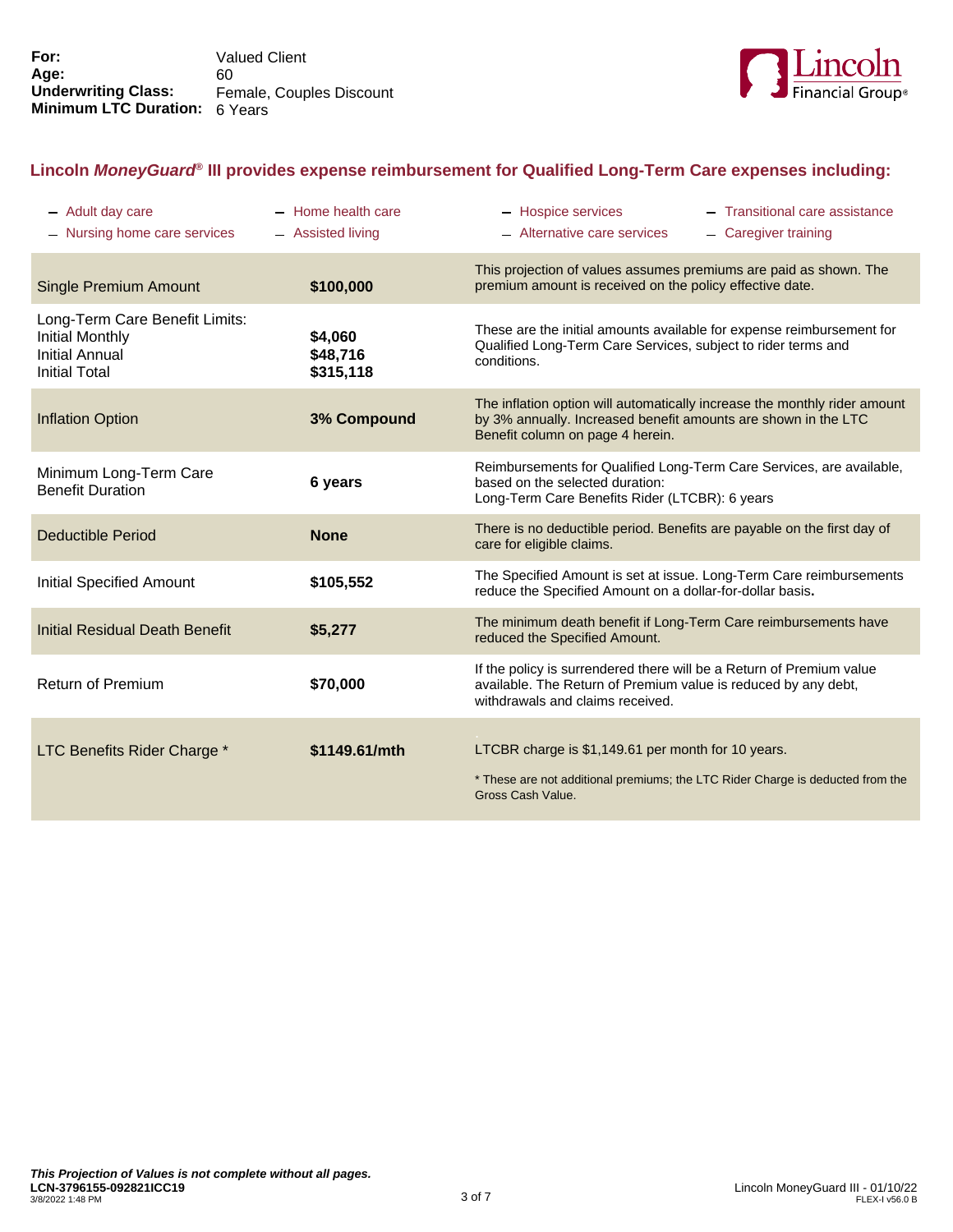

#### **ALL VALUES AND BENEFITS SHOWN ARE GUARANTEED(1)**

|                       |     |                                  |                              |                                       |        | <b>Long-Term Care Reimbursement</b><br><b>Benefit Limits (2)</b> |               |                |        |
|-----------------------|-----|----------------------------------|------------------------------|---------------------------------------|--------|------------------------------------------------------------------|---------------|----------------|--------|
|                       |     |                                  |                              |                                       |        | 3% Compound Interest                                             |               |                |        |
| <b>Policy</b><br>Year | Age | <b>Planned</b><br><b>Premium</b> | <b>Surrender</b><br>Value(3) | <b>Death Benefit</b><br><b>Amount</b> | IRR(4) | <b>Total</b>                                                     | <b>Annual</b> | <b>Monthly</b> | IRR(5) |
| 1                     | 60  | 100,000                          | 70,000                       | 137,473                               | 37.5%  | 315,118                                                          | 48,716        | 4,060          | 45.6%  |
| 2                     | 61  | $\pmb{0}$                        | 70,000                       | 131,600                               | 14.7%  | 324,572                                                          | 50,178        | 4,182          | 32.5%  |
| 3                     | 62  | $\pmb{0}$                        | 70,000                       | 128,800                               | 8.8%   | 334,309                                                          | 51,683        | 4,307          | 25.8%  |
| 4                     | 63  | 0                                | 70.000                       | 126,000                               | 6.0%   | 344,339                                                          | 53,234        | 4,436          | 21.7%  |
| 5                     | 64  | $\mathbf 0$                      | 70,000                       | 123,200                               | 4.3%   | 354,669                                                          | 54,831        | 4,569          | 18.8%  |
| 6                     | 65  | $\pmb{0}$                        | 70,000                       | 120,400                               | 3.1%   | 365,310                                                          | 56,476        | 4,706          | 16.8%  |
| 7                     | 66  | 0                                | 70,000                       | 117,600                               | 2.3%   | 376,269                                                          | 58,170        | 4,848          | 15.2%  |
| 8                     | 67  | $\mathbf 0$                      | 70,000                       | 115,500                               | 1.8%   | 387,557                                                          | 59,915        | 4,993          | 13.9%  |
| 9                     | 68  | 0                                | 70,000                       | 113,400                               | 1.4%   | 399,184                                                          | 61,713        | 5,143          | 12.9%  |
| 10                    | 69  | 0                                | 70,000                       | 110,600                               | 1.0%   | 411,160                                                          | 63,564        | 5,297          | 12.1%  |
| 11                    | 70  | $\pmb{0}$                        | 70,000                       | 108,500                               | 0.7%   | 423,496                                                          | 65,471        | 5,456          | 11.4%  |
| 12                    | 71  | 0                                | 70,000                       | 106,400                               | 0.5%   | 436,201                                                          | 67,436        | 5,620          | 10.7%  |
| 13                    | 72  | $\pmb{0}$                        | 70,000                       | 105,552                               | 0.4%   | 449,287                                                          | 69,459        | 5,788          | 10.2%  |
| 14                    | 73  | 0                                | 70,000                       | 105,552                               | 0.4%   | 462,766                                                          | 71,542        | 5,962          | 9.8%   |
| 15                    | 74  | $\mathsf 0$                      | 70,000                       | 105,552                               | 0.4%   | 476,649                                                          | 73,689        | 6,141          | 9.4%   |
| 16                    | 75  | 0                                | 70,000                       | 105,552                               | 0.3%   | 490,949                                                          | 75,900        | 6,325          | 9.0%   |
| 17                    | 76  | 0                                | 70,000                       | 105,552                               | 0.3%   | 505,678                                                          | 78,177        | 6,515          | 8.7%   |
| 18                    | 77  | 0                                | 70,000                       | 105,552                               | 0.3%   | 520,849                                                          | 80,522        | 6,710          | 8.4%   |
| 19                    | 78  | $\mathbf 0$                      | 70,000                       | 105,552                               | 0.3%   | 536,475                                                          | 82,938        | 6,911          | 8.1%   |
| 20                    | 79  | $\mathbf 0$                      | 70,000                       | 105,552                               | 0.3%   | 552,569                                                          | 85,426        | 7,119          | 7.9%   |
| 21                    | 80  | $\pmb{0}$                        | 70,000                       | 105,552                               | 0.3%   | 569,147                                                          | 87,989        | 7,332          | 7.7%   |
| 22                    | 81  | $\pmb{0}$                        | 70.000                       | 105,552                               | 0.3%   | 586.222                                                          | 90.628        | 7,552          | 7.5%   |
| 23                    | 82  | $\pmb{0}$                        | 70,000                       | 105,552                               | 0.2%   | 603,809                                                          | 93,347        | 7,779          | 7.3%   |
| 24                    | 83  | $\mathbf 0$                      | 70,000                       | 105,552                               | 0.2%   | 621,924                                                          | 96,148        | 8,012          | 7.1%   |
| 25                    | 84  | 0                                | 70,000                       | 105,552                               | 0.2%   | 640,581                                                          | 99,032        | 8,253          | 7.0%   |
| 26                    | 85  | $\pmb{0}$                        | 70,000                       | 105,552                               | 0.2%   | 659,800                                                          | 102,003       | 8,500          | 6.9%   |
| 27                    | 86  | 0                                | 70,000                       | 105,552                               | 0.2%   | 679,594                                                          | 105,063       | 8,755          | 6.7%   |
| 28                    | 87  | $\pmb{0}$                        | 70,000                       | 105,552                               | 0.2%   | 699,982                                                          | 108,215       | 9,018          | 6.6%   |
| 29                    | 88  | $\boldsymbol{0}$                 | 70,000                       | 105,552                               | 0.2%   | 720,981                                                          | 111,462       | 9,288          | 6.5%   |
| 30                    | 89  | $\Omega$                         | 70,000                       | 105,552                               | 0.2%   | 742,611                                                          | 114,806       | 9,567          | 6.4%   |

(1) Projection values based on guaranteed policy charges and guaranteed minimum credited rate. No-Lapse Protection provided by the Value Protection Endorsement. This projection assumes all planned premiums paid on due date.

(2) Total benefit limits for reimbursement of Qualified Long-Term Care Services. These values assume the monthly maximum is used for the entire duration selected and the Long-Term Care value will continue to increase on each policy anniversary as a result of the inflation option chosen. The monthly benefit shown is the amount available for the first 12 months of care.

(3) The amount paid on surrender reflects any Return of Premium.

(4) Internal Rate of Return on the Death Benefit Amount. IRR column is blank in years where IRR calculation is unavailable.

(5) Internal Rate of Return on the Total LTC Benefits. IRR column is blank in years where IRR calculation is unavailable.

*This Projection of Values is not complete without all pages.*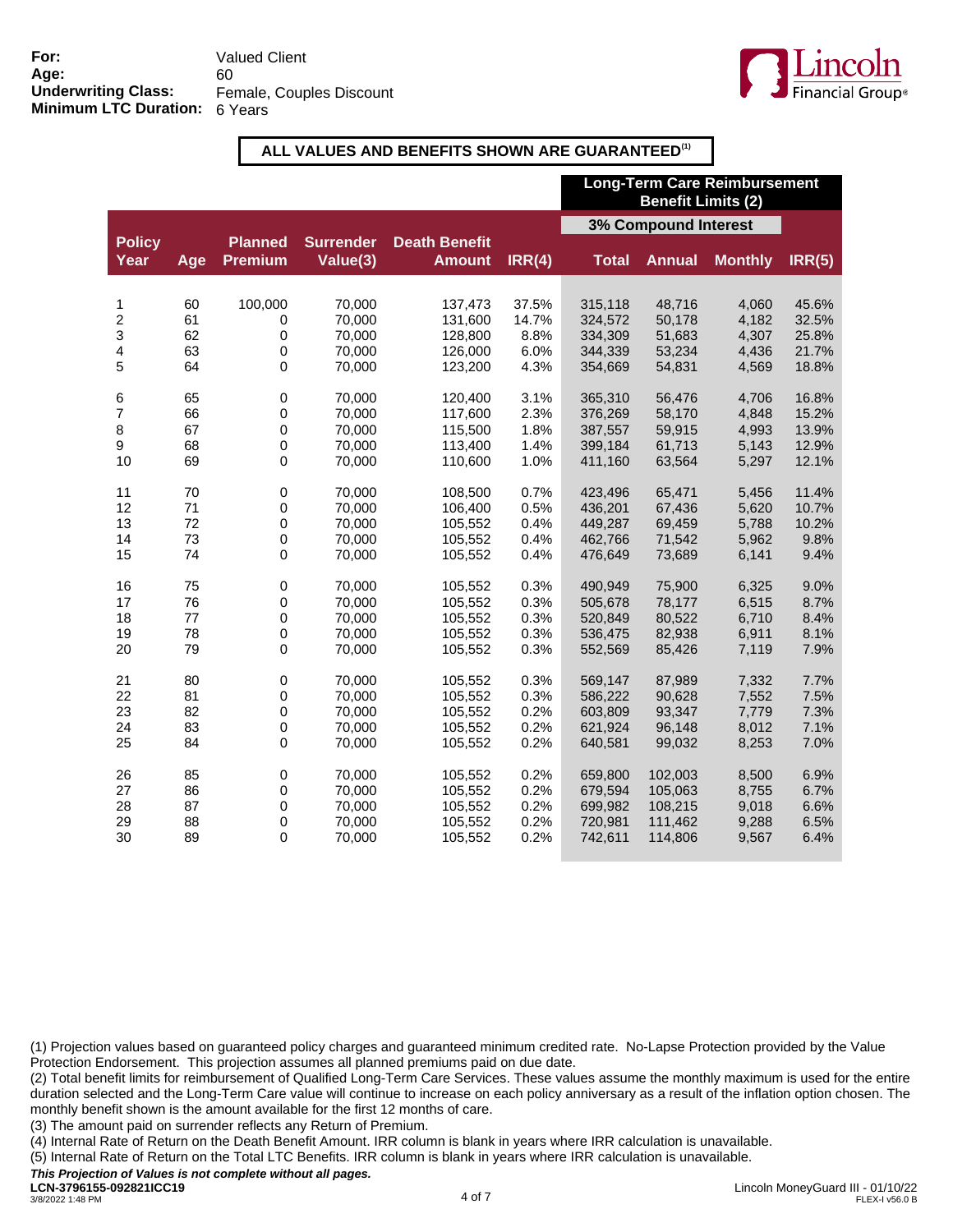

#### **ALL VALUES AND BENEFITS SHOWN ARE GUARANTEED(1)**

|                       |     |                                  |                              |                                       |        | <b>Long-Term Care Reimbursement</b><br><b>Benefit Limits (2)</b> |               |                |        |
|-----------------------|-----|----------------------------------|------------------------------|---------------------------------------|--------|------------------------------------------------------------------|---------------|----------------|--------|
|                       |     |                                  |                              |                                       |        | 3% Compound Interest                                             |               |                |        |
| <b>Policy</b><br>Year | Age | <b>Planned</b><br><b>Premium</b> | <b>Surrender</b><br>Value(3) | <b>Death Benefit</b><br><b>Amount</b> | IRR(4) | <b>Total</b>                                                     | <b>Annual</b> | <b>Monthly</b> | IRR(5) |
| 31                    | 90  | 0                                | 70,000                       | 105,552                               | 0.2%   | 764,890                                                          | 118,250       | 9,854          | 6.3%   |
| 32                    | 91  | $\pmb{0}$                        | 70,000                       | 105,552                               | 0.2%   | 787,837                                                          | 121,798       | 10,150         | 6.2%   |
| 33                    | 92  | 0                                | 70,000                       | 105,552                               | 0.2%   | 811,472                                                          | 125,452       | 10,454         | 6.1%   |
| 34                    | 93  | 0                                | 70.000                       | 105,552                               | 0.2%   | 835,817                                                          | 129.215       | 10.768         | 6.0%   |
| 35                    | 94  | $\mathbf 0$                      | 70,000                       | 105,552                               | 0.2%   | 860,891                                                          | 133,092       | 11,091         | 5.9%   |
| 36                    | 95  | $\pmb{0}$                        | 70,000                       | 105,552                               | 0.2%   | 886,718                                                          | 137,084       | 11,424         | 5.8%   |
| 37                    | 96  | $\mathbf 0$                      | 70,000                       | 105,552                               | 0.2%   | 913,320                                                          | 141,197       | 11,766         | 5.8%   |
| 38                    | 97  | $\mathbf 0$                      | 70,000                       | 105,552                               | 0.1%   | 940,721                                                          | 145,433       | 12,119         | 5.7%   |
| 39                    | 98  | 0                                | 70,000                       | 105,552                               | 0.1%   | 968,943                                                          | 149,796       | 12,483         | 5.6%   |
| 40                    | 99  | 0                                | 70,000                       | 105,552                               | 0.1%   | 998,012                                                          | 154,290       | 12,858         | 5.6%   |
| 41                    | 100 | $\pmb{0}$                        | 70.000                       | 105.552                               | 0.1%   | 1,027,952                                                        | 158.919       | 13.243         | 5.5%   |
| 42                    | 101 | $\mathbf 0$                      | 70,000                       | 105,552                               | 0.1%   | 1,058,791                                                        | 163,686       | 13,641         | 5.4%   |
| 43                    | 102 | $\mathbf 0$                      | 70,000                       | 105,552                               | 0.1%   | 1,090,555                                                        | 168,597       | 14,050         | 5.4%   |
| 44                    | 103 | $\mathbf 0$                      | 70,000                       | 105,552                               | 0.1%   | 1,123,272                                                        | 173,655       | 14,471         | 5.3%   |
| 45                    | 104 | 0                                | 70,000                       | 105,552                               | 0.1%   | 1,156,971                                                        | 178,865       | 14,905         | 5.3%   |
| 46                    | 105 | $\pmb{0}$                        | 70,000                       | 105,552                               | 0.1%   | 1,191,681                                                        | 184,231       | 15,353         | 5.2%   |
| 47                    | 106 | 0                                | 70,000                       | 105,552                               | 0.1%   | 1,227,431                                                        | 189,758       | 15,813         | 5.2%   |
| 48                    | 107 | $\mathbf 0$                      | 70.000                       | 105,552                               | 0.1%   | 1,264,255                                                        | 195,451       | 16,288         | 5.2%   |
| 49                    | 108 | $\mathbf 0$                      | 70,000                       | 105,552                               | 0.1%   | 1,302,183                                                        | 201,314       | 16,776         | 5.1%   |
| 50                    | 109 | 0                                | 70,000                       | 105,552                               | 0.1%   | 1,341,248                                                        | 207,354       | 17,279         | 5.1%   |
| 51                    | 110 | 0                                | 70,000                       | 105,552                               | 0.1%   | 1,381,486                                                        | 213,574       | 17,798         | 5.0%   |
| 52                    | 111 | 0                                | 70,000                       | 105,552                               | 0.1%   | 1,422,931                                                        | 219,982       | 18,332         | 5.0%   |
| 53                    | 112 | 0                                | 70,000                       | 105,552                               | 0.1%   | 1,465,620                                                        | 226,581       | 18,882         | 5.0%   |
| 54                    | 113 | $\mathbf 0$                      | 70,000                       | 105,552                               | 0.1%   | 1,509,589                                                        | 233,379       | 19,448         | 4.9%   |
| 55                    | 114 | $\mathbf 0$                      | 70,000                       | 105,552                               | 0.1%   | 1,554,877                                                        | 240,380       | 20,032         | 4.9%   |
| 56                    | 115 | $\pmb{0}$                        | 70,000                       | 105,552                               | 0.1%   | 1,601,524                                                        | 247,592       | 20,633         | 4.9%   |
| 57                    | 116 | $\mathbf 0$                      | 70,000                       | 105,552                               | 0.1%   | 1,649,569                                                        | 255,019       | 21,252         | 4.8%   |
| 58                    | 117 | $\mathbf 0$                      | 70,000                       | 105,552                               | 0.1%   | 1,699,057                                                        | 262,670       | 21,889         | 4.8%   |
| 59                    | 118 | 0                                | 70,000                       | 105,552                               | 0.1%   | 1,750,029                                                        | 270,550       | 22,546         | 4.8%   |
| 60                    | 119 | $\Omega$                         | 70,000                       | 105,552                               | 0.1%   | 1,802,530                                                        | 278,667       | 23,222         | 4.7%   |

(1) Projection values based on guaranteed policy charges and guaranteed minimum credited rate. No-Lapse Protection provided by the Value Protection Endorsement. This projection assumes all planned premiums paid on due date.

(2) Total benefit limits for reimbursement of Qualified Long-Term Care Services. These values assume the monthly maximum is used for the entire duration selected and the Long-Term Care value will continue to increase on each policy anniversary as a result of the inflation option chosen. The monthly benefit shown is the amount available for the first 12 months of care.

(3) The amount paid on surrender reflects any Return of Premium.

(4) Internal Rate of Return on the Death Benefit Amount. IRR column is blank in years where IRR calculation is unavailable.

(5) Internal Rate of Return on the Total LTC Benefits. IRR column is blank in years where IRR calculation is unavailable.

*This Projection of Values is not complete without all pages.*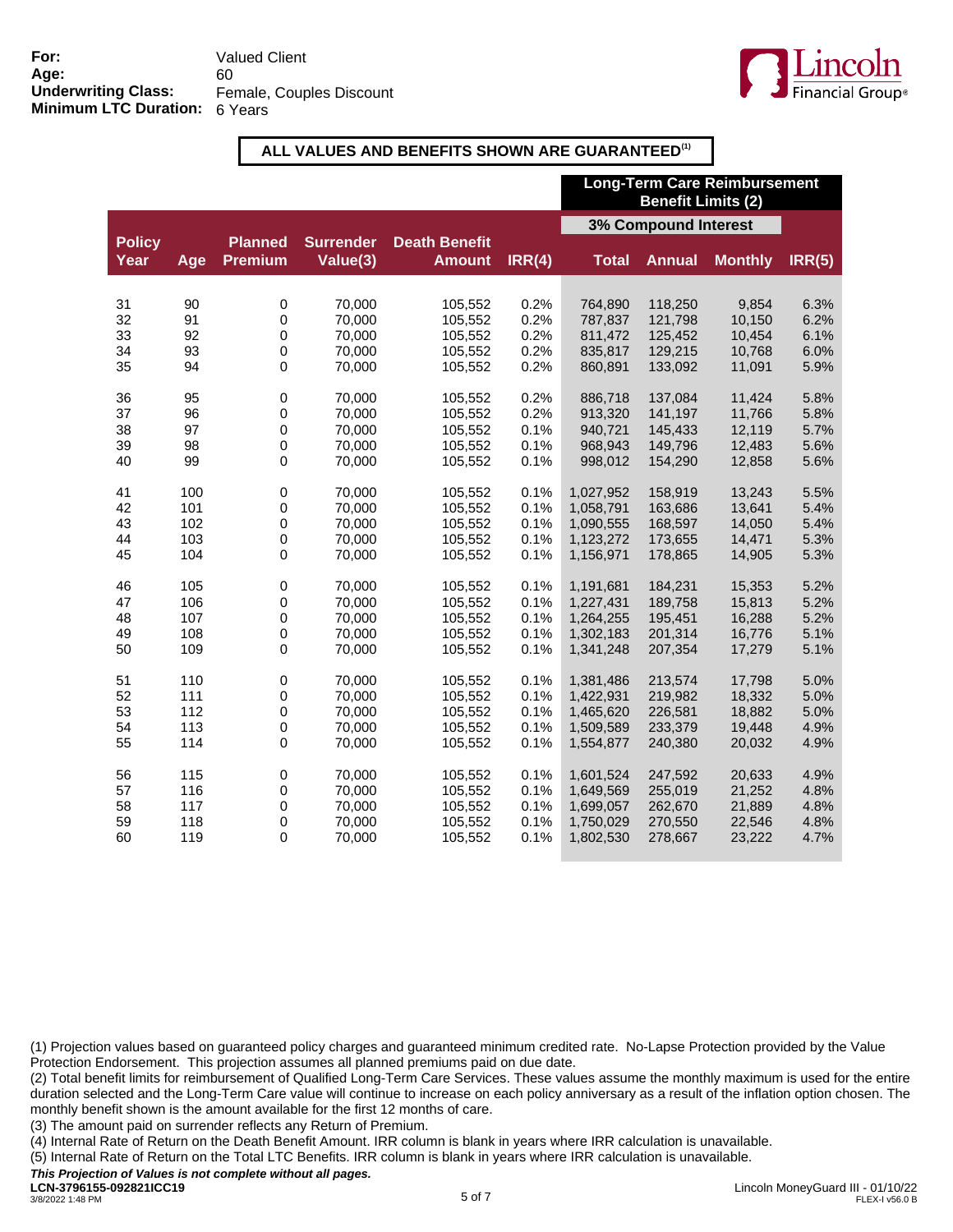

#### **ALL VALUES AND BENEFITS SHOWN ARE GUARANTEED(1)**

|                       |     |                                  |                              |                                       |         | <b>Long-Term Care Reimbursement</b><br><b>Benefit Limits (2)</b> |               |                |        |
|-----------------------|-----|----------------------------------|------------------------------|---------------------------------------|---------|------------------------------------------------------------------|---------------|----------------|--------|
|                       |     |                                  |                              |                                       |         | <b>3% Compound Interest</b>                                      |               |                |        |
| <b>Policy</b><br>Year | Age | <b>Planned</b><br><b>Premium</b> | <b>Surrender</b><br>Value(3) | <b>Death Benefit</b><br><b>Amount</b> | IRR(4)  | Total                                                            | <b>Annual</b> | <b>Monthly</b> | IRR(5) |
|                       |     |                                  |                              |                                       |         |                                                                  |               |                |        |
| 61                    | 120 | 0                                | 70.000                       | 105.552                               | 0.1%    | 1.856.606                                                        | 287.027       | 23.919         | 4.7%   |
| 62                    | 121 | 0                                | 70.000                       | 105.552                               | 0.1%    | 1.912.305                                                        | 295.638       | 24.636         | 4.4%   |
| 63                    | 122 | 0                                | 70.000                       | 105.552                               | $0.1\%$ | 1.969.674                                                        | 304.507       | 25,376         | 4.0%   |
| 64                    | 123 | 0                                | 70.000                       | 105,552                               | 0.1%    | 2.028.765                                                        | 313.642       | 26.137         | 3.6%   |
| 65                    | 124 | 0                                | 70.000                       | 105.552                               | 0.1%    | 2.089.628                                                        | 323.051       | 26.921         | 2.9%   |
| 66                    | 125 | 0                                | 70.000                       | 105.552                               | 0.1%    | 2,152,317                                                        | 332.743       | 27.729         | 1.8%   |

(1) Projection values based on guaranteed policy charges and guaranteed minimum credited rate. No-Lapse Protection provided by the Value Protection Endorsement. This projection assumes all planned premiums paid on due date.

(2) Total benefit limits for reimbursement of Qualified Long-Term Care Services. These values assume the monthly maximum is used for the entire duration selected and the Long-Term Care value will continue to increase on each policy anniversary as a result of the inflation option chosen. The monthly benefit shown is the amount available for the first 12 months of care.

(3) The amount paid on surrender reflects any Return of Premium.

(4) Internal Rate of Return on the Death Benefit Amount. IRR column is blank in years where IRR calculation is unavailable.

(5) Internal Rate of Return on the Total LTC Benefits. IRR column is blank in years where IRR calculation is unavailable.

*This Projection of Values is not complete without all pages.*